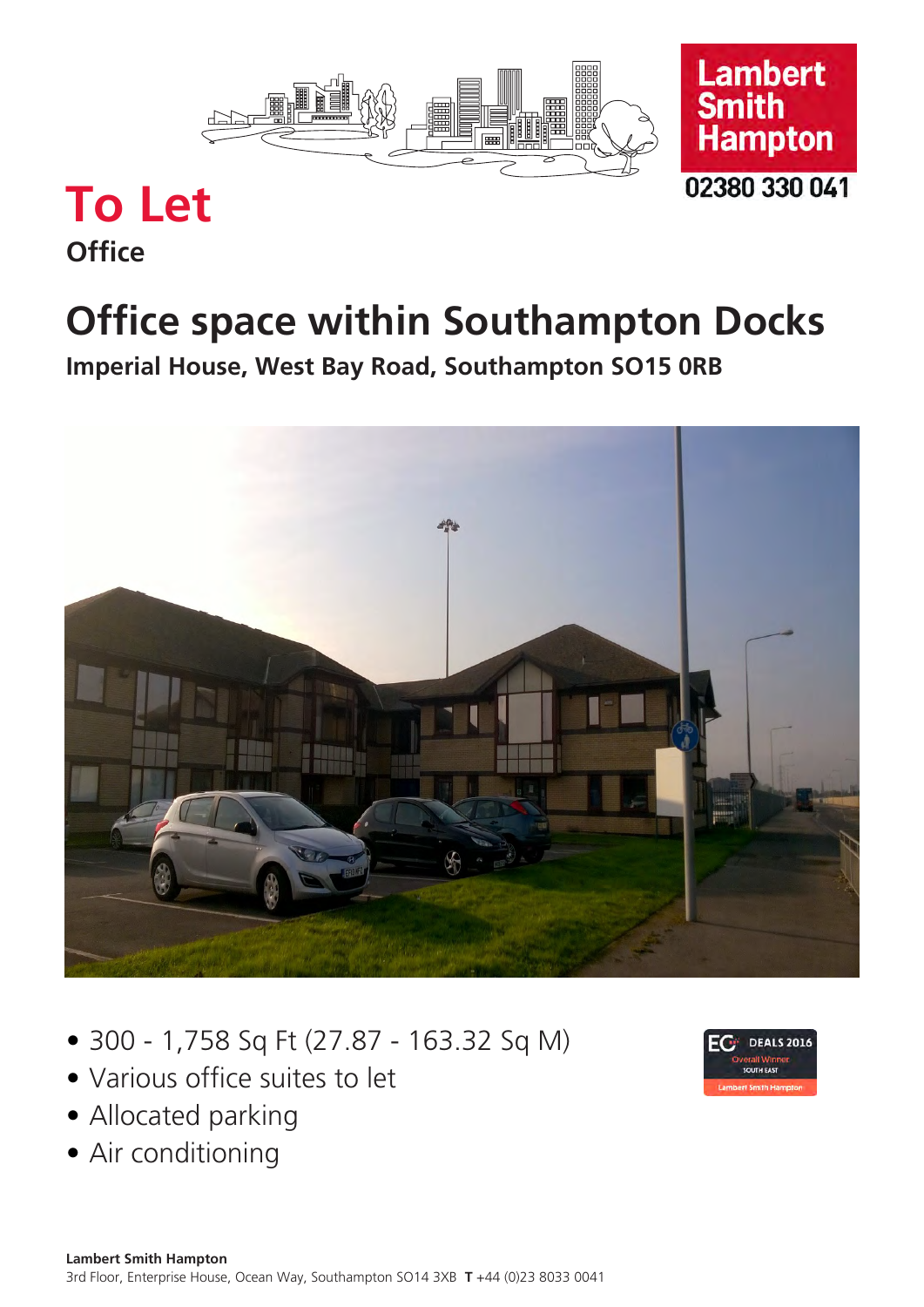## **Imperial House, West Bay Road, Southampton SO15 0RB**

#### **Location**

Imperial House is set within Southampton Docks, just south east of the City Centre providing good road, rail and ferry links including regular services to both the Isle of Wight and Hythe. The M3 and M27 are both within close proximity, accessed via The Avenue (A33) and Millbrook Road (A3024) respectively.

#### **Description**

Imperial House is a detached building of brick elevations under a pitched roof. There is a secure entrance to both sides of the building. Units 4 and 6 benefit from a lift. Unit 4 has been recently refurbished and benefits from perimeter trunking, air conditioning and suspended ceilings with inset lighting.

Units 6 and 8B are to be refurbished shortly.

Unit 6 benefits from air conditioning, suspended ceilings with inset lighting, kitchenette and floor boxes/underfloor trunking.

- Refurbishment programme underway
- Close proximity to M271 and M27
- Visitor and disabled parking
- Secure entrance
- Air conditioning
- Allocated parking

#### **Accommodation**

The property has been measured in accordance with the RICS Code of Measuring Practice 6th edition, as follows:

| <b>Accommodation</b> | Sa Ft | Sq M   |
|----------------------|-------|--------|
| Unit 4               | 300   | 27.87  |
| Unit 6               | 1.758 | 163.32 |
| Unit 8B              | 1 712 | 159 05 |

#### **VAT**

All prices, premiums and rents etc. are quoted exclusive of VAT at the prevailing rate.

#### **Legal Costs**

Each party to be responsible for their own legal costs incurred in any transaction.

#### **Business Rates**

Rateable Values: Unit 4 - £5,100 Unit 6 - £26,250 Unit 8B - To be assessed.

Rating assessment - voa.gov.uk Uniform Business Rate is £0.466p (2017/18).

Any intending lessee must satisfy themselves as to the accuracy of this information.

#### **Terms**

The units are available on new full repairing leases for terms to be agreed.

#### **Rent**

Unit 4 - £5,000 per annum exclusive Unit 6 - £26,500 per annum exclusive Unit 8B - £26,000 per annum exclusive

#### **Service Charge**

Details to be confirmed.

#### **EPC**

Unit 4 - C 53 Unit 6 - C 68 Unit 8B - B 49

#### **Viewing and Further Information**

Viewing strictly by prior appointment with the sole agent:

**Andy Gibbs**

Lambert Smith Hampton **02380 330041 07860 188100** agibbs@lsh.co.uk

**Andy Hodgkinson**

Lambert Smith Hampton **02380 330041 07702 801595** ahodgkinson@lsh.co.uk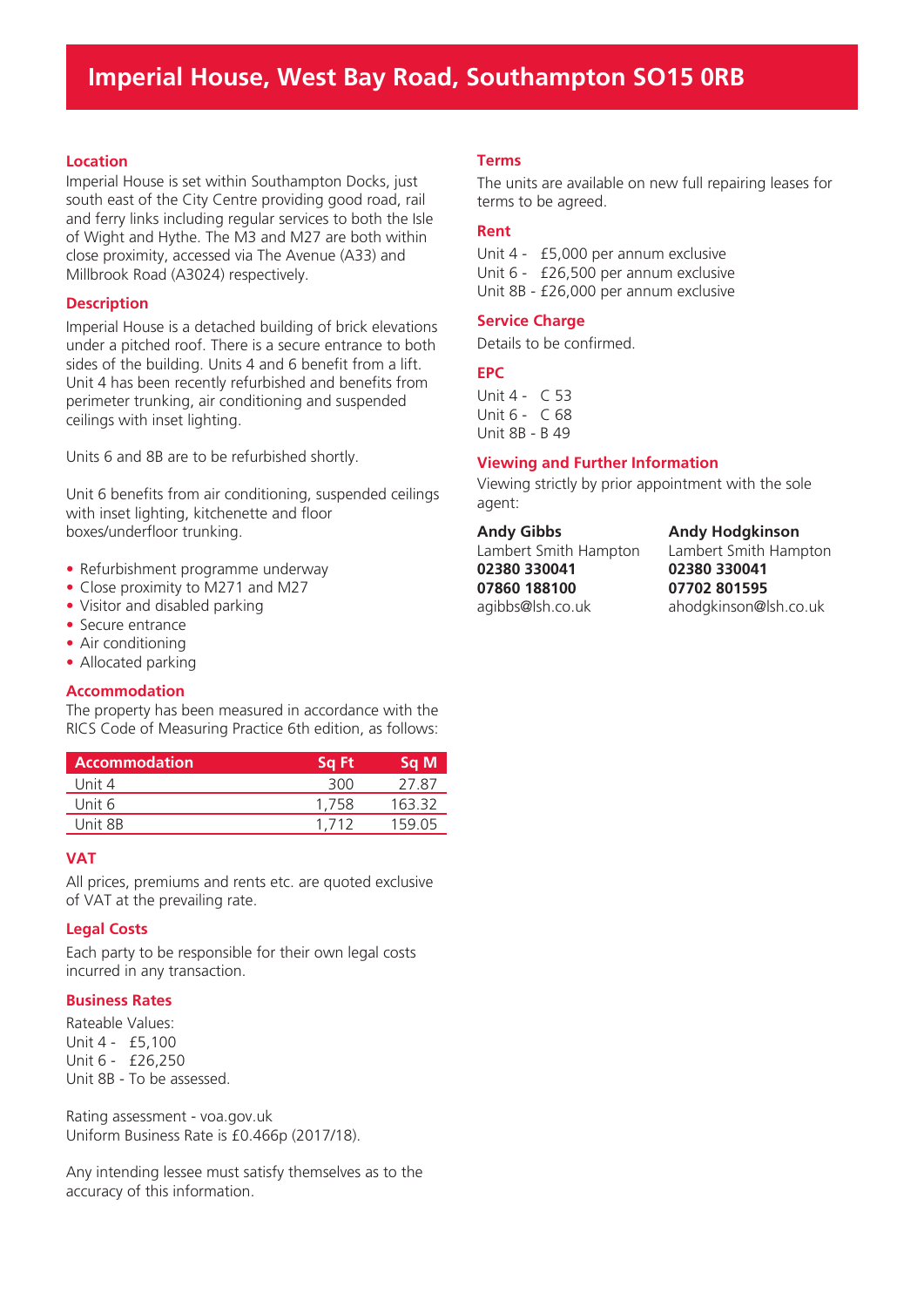### **Office space - Unit 4**



**Image Copyright reproduced by Lambert Smith Hampton**

### **Allocated parking**